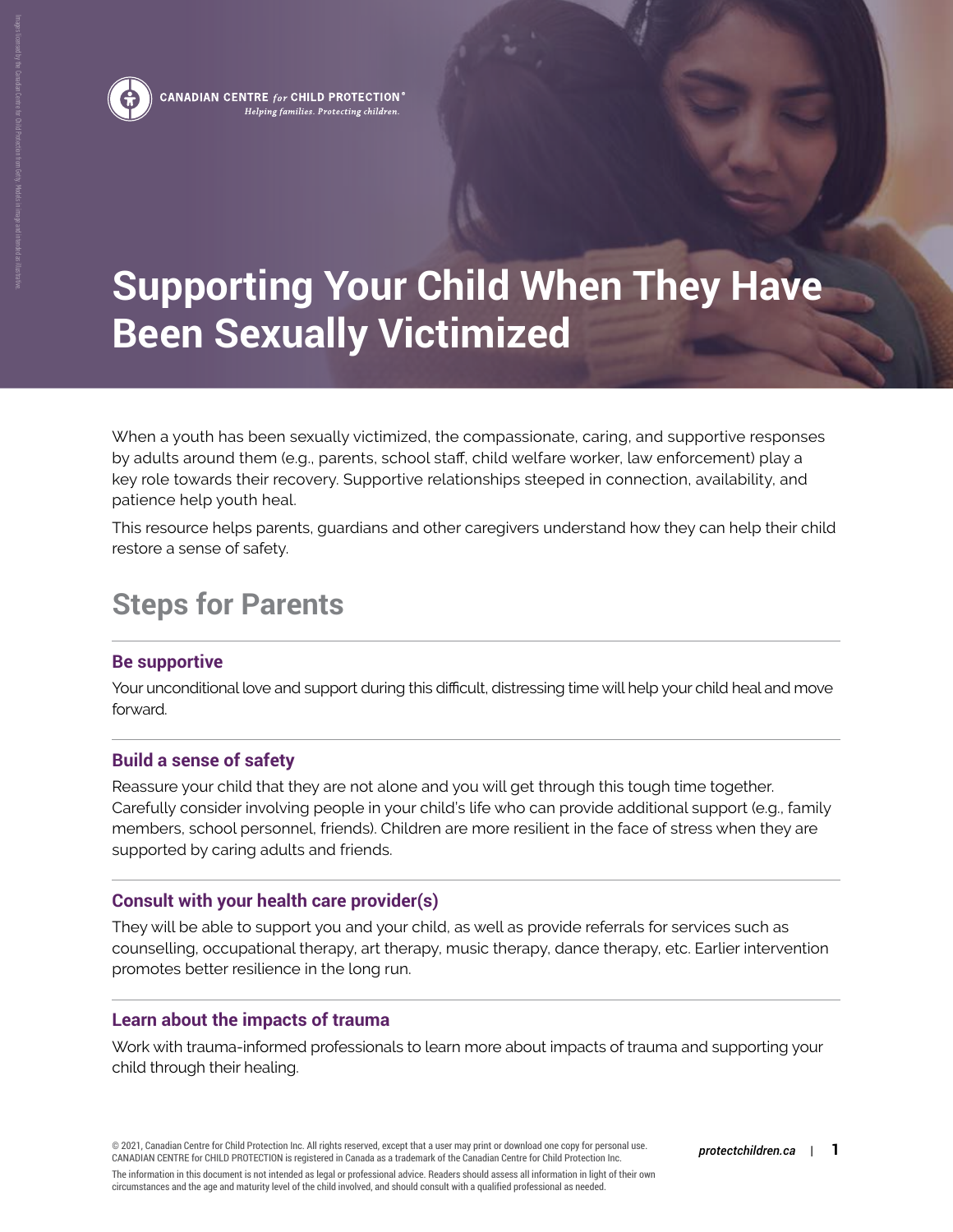#### **Give messaging of hope**

Youth who have experienced trauma can heal — they can regain trust, confidence, and hope. They have the ability to create a new "normal" and function within it. Help your child see the world as manageable, understandable, and meaningful. The stronger the belief that things will become and stay better, the more significant your child's recovery will be. Hope is not just a feeling — it is the foundation of a chemical reaction in the brain that calms fear and anger and increases resiliency and healing (D. Bowers, 2011).

#### **Help rebuild a positive sense of self and sense of control over their environment**

When youth are going through a situation like this, they may feel alone and powerless in their ability to control their own lives. In order to restore a sense of control, it is important to include your child in discussions about next steps and in decision making where appropriate.

#### **Back to Basics:**

- *Establish regular routine.* Clear routines promote consistency, predictability, and reliability that can help your child regain a sense of security and control.
- *Provide balanced nutrition.* Prepare balanced food options for your child that are low in refined sugar. Balanced nutrition is important for helping their body to regulate.
- *Provide time for physical activity.* Engage your child in 30 minutes of daily physical activity for direct mental health benefits.
- *Help manage night sleeping.* Nightmares and generalized fearfulness are common for youth who have experienced victimization. It can be helpful, for example, to leave lights on in their room or to sit with them until they fall asleep.
- *Ensure your child has time for fun.* Make time for doing fun things that are structured and safe so they have a chance to be a tween/teen.
- *Help your child stay connected.* Encourage them to stay connected to people who are supportive of them and to activities they enjoy or enjoyed in the past.

#### **Be patient and tolerant of moody behaviour such as clinginess, pushing away, and outbursts**

Youth who have a trauma response can be flooded by emotions, making it difficult for them to regulate their mood. Let your child know you can handle their big feelings and will stay by their side.

#### **Help manage overwhelming emotions**

The body is the best intervention tool. We have to settle the body before we can settle the brain. Youth engage when they feel safe and they use it to connect. Playing catch or board games, doing crafts, etc. while you talk can help them regulate and connect. Stay calm and keep the environment low key. Be consistent and help your child understand, express, and tolerate their strong emotions. They will get through it — reassure them that their feelings will pass, the way a storm passes.